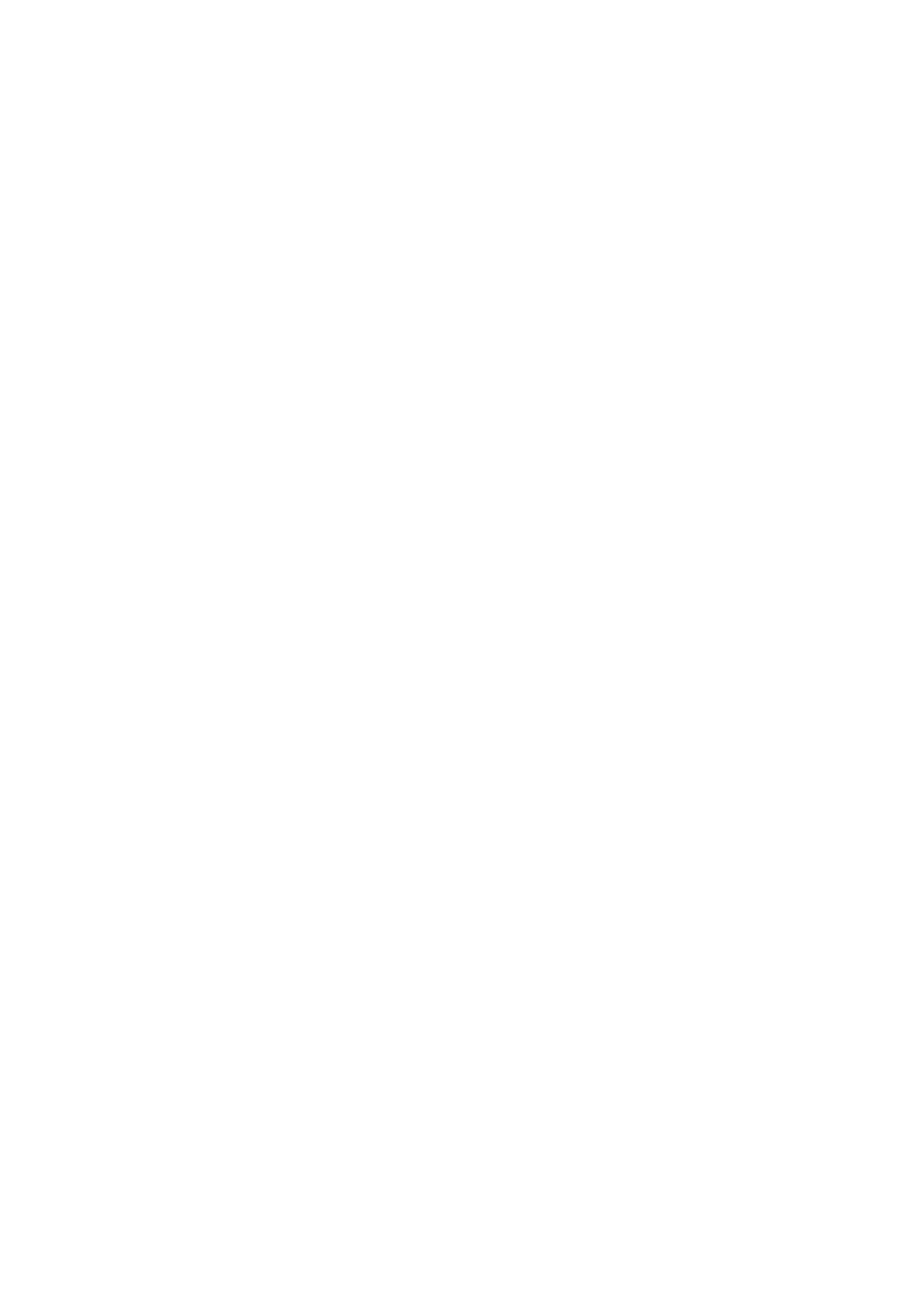# **TABLE OF CONTENTS 23 JUNE 2016**

|    | <b>Business</b><br>Page No. |                                                                                                 |                |  |
|----|-----------------------------|-------------------------------------------------------------------------------------------------|----------------|--|
|    |                             |                                                                                                 |                |  |
| 1. | <b>Meeting Conduct</b>      |                                                                                                 | 5              |  |
|    |                             | 1.1 Apologies                                                                                   | 5              |  |
|    |                             | 1.2 Conflict of Interest Declarations                                                           | 5              |  |
|    |                             | 1.3 Confirmation of Minutes                                                                     | 5              |  |
|    |                             | 1.4 Public Participation                                                                        | 5              |  |
|    |                             | 1.5 Items not on the Agenda                                                                     | 5              |  |
| 2. | <b>General Business</b>     |                                                                                                 | 6              |  |
|    | 2.1                         | <b>Proposed Road Stopping - Land Adjoining 2 Military</b><br>Road and 55 Garden Road, Northland | 6              |  |
|    | 2.2 <sub>2</sub>            | <b>Road Closures</b>                                                                            | 6              |  |
|    |                             | 2.3 Approval of name for a Pedestrian Walkway: Europe<br>Lane                                   | $\overline{7}$ |  |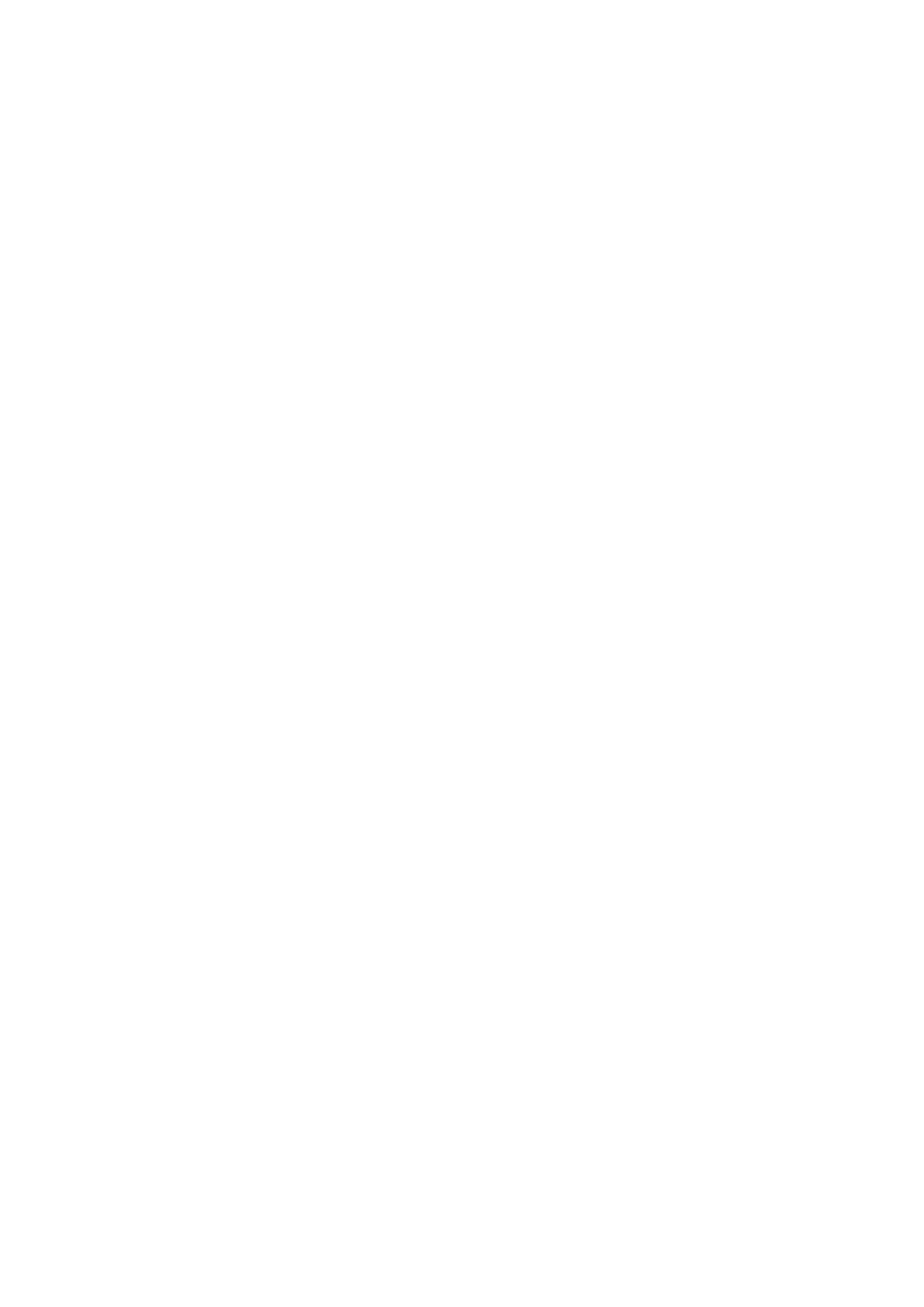# **1 Meeting Conduct**

# **1. 1 Apologies**

#### **Apology**

# **Moved Councillor Ahipene-Mercer, seconded Councillor Foster**

#### **Resolved**

That the Regulatory Processes Committee:

Accept the apologies received from Mayor Wade-Brown and Councillor Lee for absence from the entire meeting.

**Carried**

#### **1. 2 Conflict of Interest Declarations**

There were no conflicts of interest declared.

#### **1. 3 Confirmation of Minutes**

#### **Moved Councillor Ahipene-Mercer, seconded Councillor Sparrow**

#### **Resolved**

That the Regulatory Processes Committee:

Approve the minutes of the Extraordinary Regulatory Processes Committee Meeting held on 16 June 2016, having been circulated, that they be taken as read and confirmed as an accurate record of that meeting.

**Carried**

#### **1. 4 Public Participation**

There was no public participation

#### **1. 5 Items not on the Agenda**

# 2.4 Road Closure for the Wellington Night Market

#### **Reason why the item is not on the agenda**

The report was not available at the close of the Regulatory Processes agenda.

#### **Reason why the discussion cannot be delayed until a subsequent meeting**

The decision cannot be delayed as the decision making process is required to be concluded.

# **Moved Councillor Ahipene-Mercer, seconded Councillor Foster**

# **Resolved**

That the Regulatory Processes Committee:

1. Agree to include Item 2.4 Road Closure for the Wellington Night Market.

**Carried**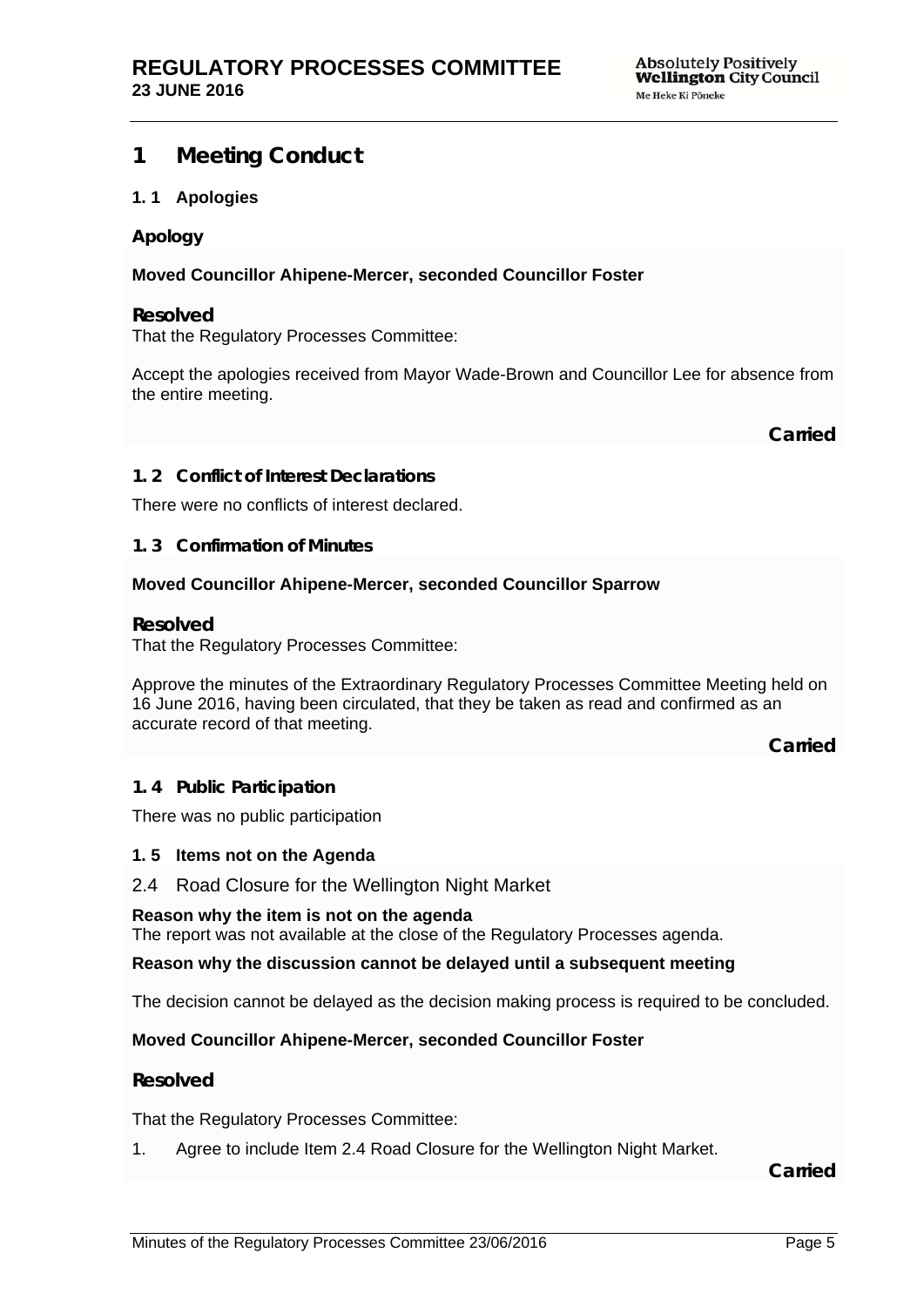# **2. General Business**

**2.1 Proposed Road Stopping - Land Adjoining 2 Military Road and 55 Garden Road, Northland**

# **Moved Councillor Ahipene-Mercer, seconded Councillor Pannett**

# **Resolved**

That the Regulatory Processes Committee:

- 1. Receives the information.
- 2. Recommends to the Council that it:
	- a) Declares that approximately 50m² of unformed legal road land at the intersection of Military / Orangi Kaupapa / Garden Roads, Northland, shown outlined red on Attachment 1 (the Land), and adjoining 2 Military Road (being Lot 1 DP 310281 CFR 40460) and 55 Garden Road (Lot 2 DP 310281 CFR 40461) is not required for a public work and surplus to Council's requirements.
	- b) Agrees to dispose of the Land.
	- c) Delegates to the Chief Executive Officer the power to conclude all matters in relation to the road stopping and disposal of the Land, including all legislative matters, issuing relevant public notices, declaring the road stopped, negotiating the terms of sale or exchange, impose any reasonable covenants, and anything else necessary.
- 3. Notes that if objections are received to the road stopping, and the applicant wishes to continue, a further report will be presented to the Regulatory Processes Committee for consideration.

**Carried**

# **2.2 Road Closures**

# **Moved Councillor Ahipene-Mercer, seconded Councillor Foster**

# **Resolved**

That the Regulatory Processes Committee:

- 1. Receive the information.
- 2. Agree to close the following roads for the Gazley Volkswagen Wellington Marathon to vehicles and cyclists only, subject to the detailed closures and conditions listed in the Proposed Temporary Road Closure Impact Report from 6.00am to 1.00 pm on Sunday 26 June:

Westpac Stadium traffic lights south along Waterloo and Jervois Quays, Cable Street, Oriental Parade, Evans Bay Parade, Cobham Drive, Shelly Bay and Massey Road, returning via the Wellington Waterfront.

3. Agree to close the following roads for the Centenary of NZRSA to vehicles and cyclists only, subject to the conditions listed in the Proposed Temporary Road Closure Impact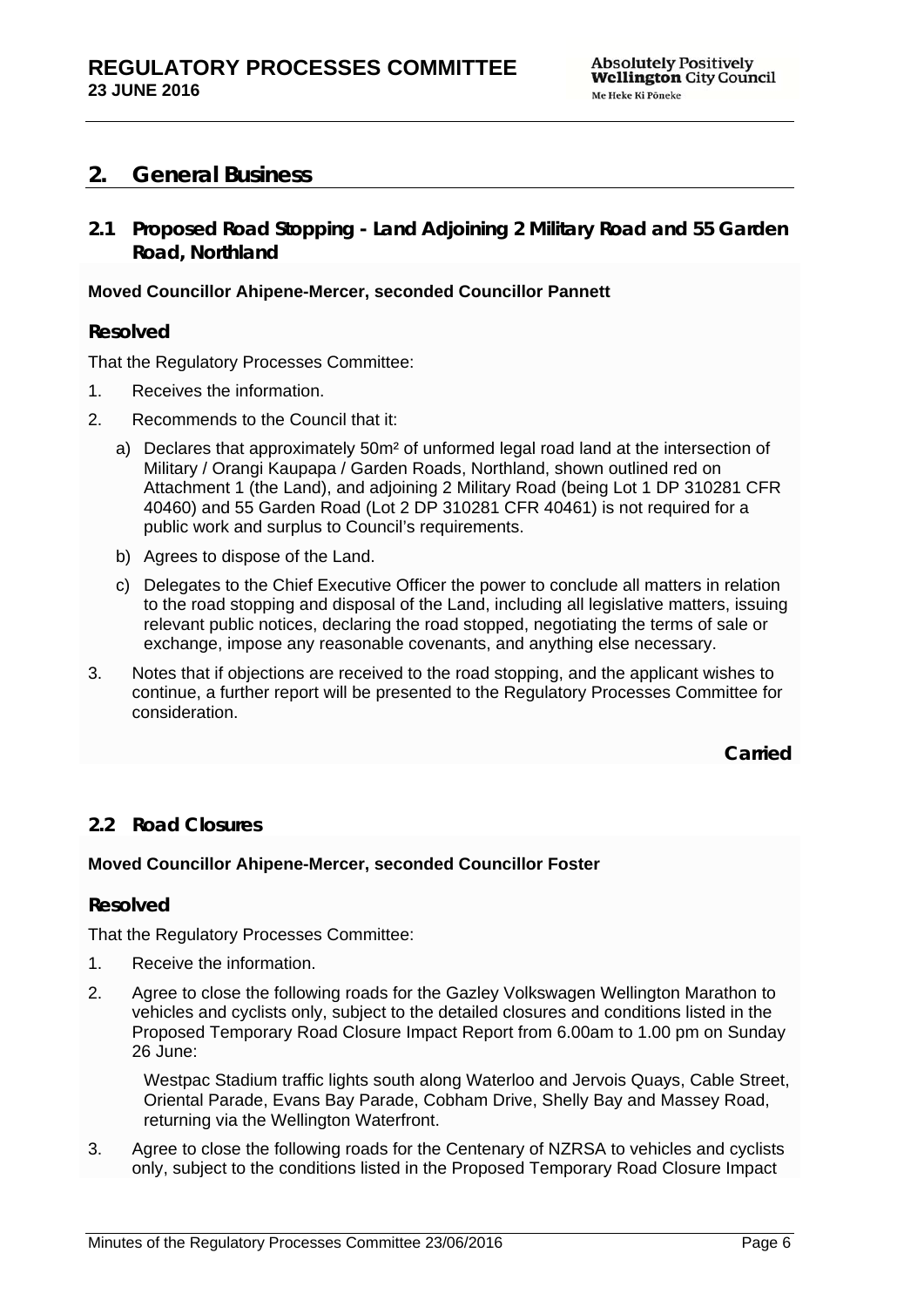Report from 1.00 pm to 4.00 pm on Sunday 9 October:

Tory Street (Sages Lane/Francis Place South to Tasman Street) and

Tasman Street (Tory Street to Rugby Street)

4. Note that any amendments to the recommendations in this report will require further consultation with affected parties and verification from the Council's traffic engineer.

**Carried**

# **2.3 Approval of name for a Pedestrian Walkway: Europe Lane**

#### **Moved Councillor Ahipene-Mercer, seconded Councillor Pannett**

#### **Resolved**

That the Regulatory Processes Committee:

- 1. Receive the information.
- 2. Agree to give approval for the name Europe Lane to be allocated to the Pedestrian Walkway currently known as Ramp Path as shown on F 3077 (Attachment 1)

**Carried**